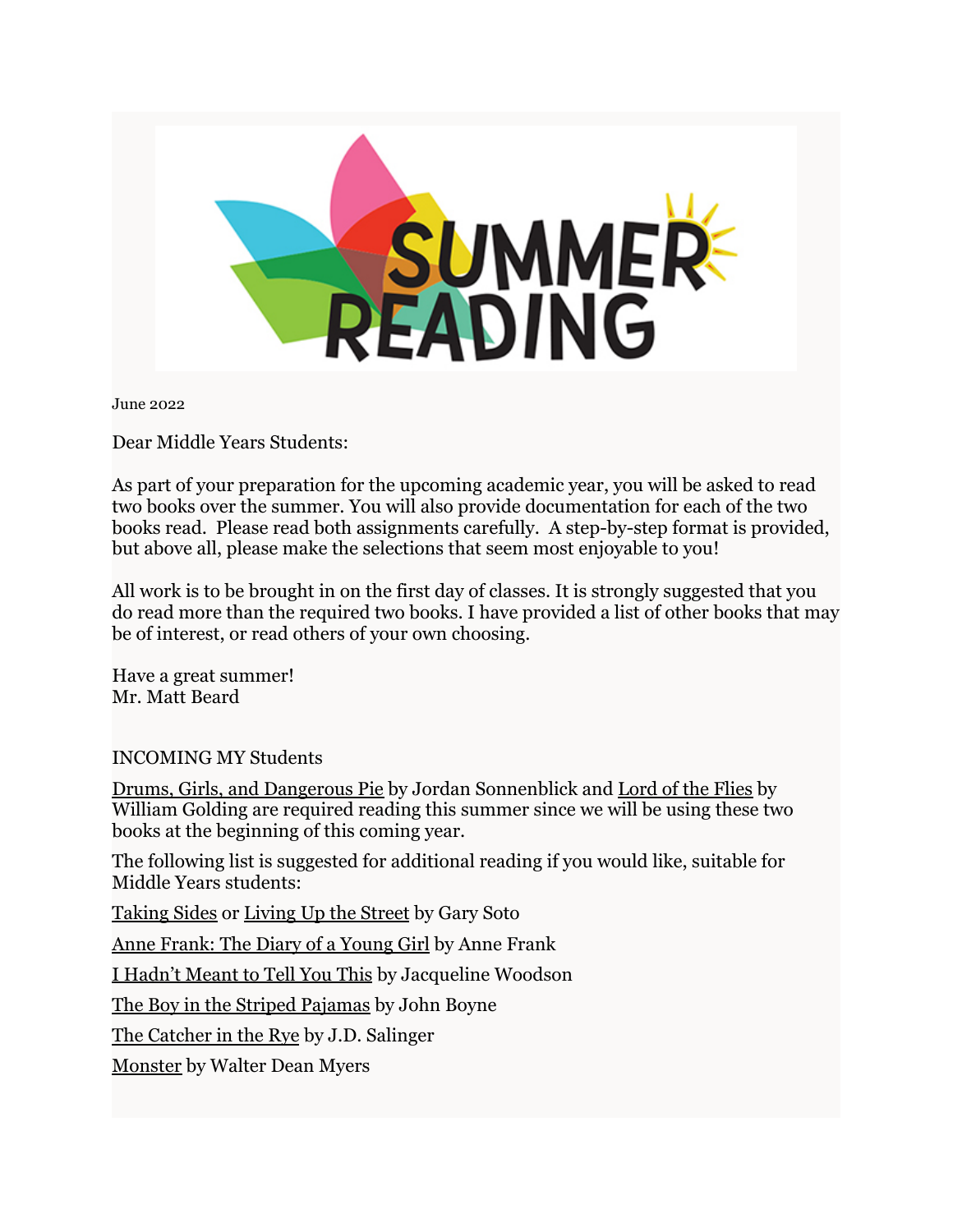#### **ASSIGNMENTS**

Details of what to do:

A) Drums, Girls, and Dangerous Pie by Jordan Sonnenblick

Directions: Choose one of the following assignments to complete and be prepared to present it to the class upon our return after summer vacation.

1. COMIC BOOK. Turn the novel into a comic book. Draw and narrate a comic version of the novel using characters and situations in the novel. For your presentation, you must display and read your comic book to the class. Be prepared to answer questions about the comic book.

2. DIARY: Choose one of the characters from the novel (any character other than Steven) and create a diary or journal entries in that character's voice. The journal entries should be set during the novel, not before or after. For your presentation, you will need to explain which character you chose and read at least two entries from your character's story.

3. SOUNDTRACK: Choose a character from the novel and create a soundtrack for their life. Find at least four songs that reflect the character's personality and current life situation. No explicit lyrics. Put these songs onto a flash drive to share with the class and create an album cover for the soundtrack. In addition, you will need to write one or two paragraphs for each song, explaining why you chose it. For your presentation, you must share clips from each song on your soundtrack and explain why you feel they represent the character.

4. NARRATIVE: It is five years after the conclusion of the book. What is Jeffrey doing? Create a story using dialogue and narration examining the current status of Jeffrey. How has he changed as a result of the events that took place during the novel? For your presentation, you must act out a portion of your scene.

5. MOVIE TRAILER: It is 2019 and you are the producer of a big movie studio. You have decided to make a film version of Drums, Girls and Dangerous Pie. Come up with a list of actors to play each character, provide a rationale (why you picked these actors) for each acting choice. Develop and act out a movie trailer/advertisement to perform in front of the class.

# B) Lord of the Flies by William Golding

Choose ONE of the eight suggested projects below to complete individually.

1. Create a newsletter that includes an article covering the rescue of the boys from the island as it might have appeared in one of their hometown newspapers. Some of the details may be invented, but try to keep the tone of the news article the same as the tone in the story. Be sure to include a headline! Your newsletter must be a minimum of 2-3 pages in length. Use a plain, easy-to-read font. Consider using the MS Publisher program to create your newsletter!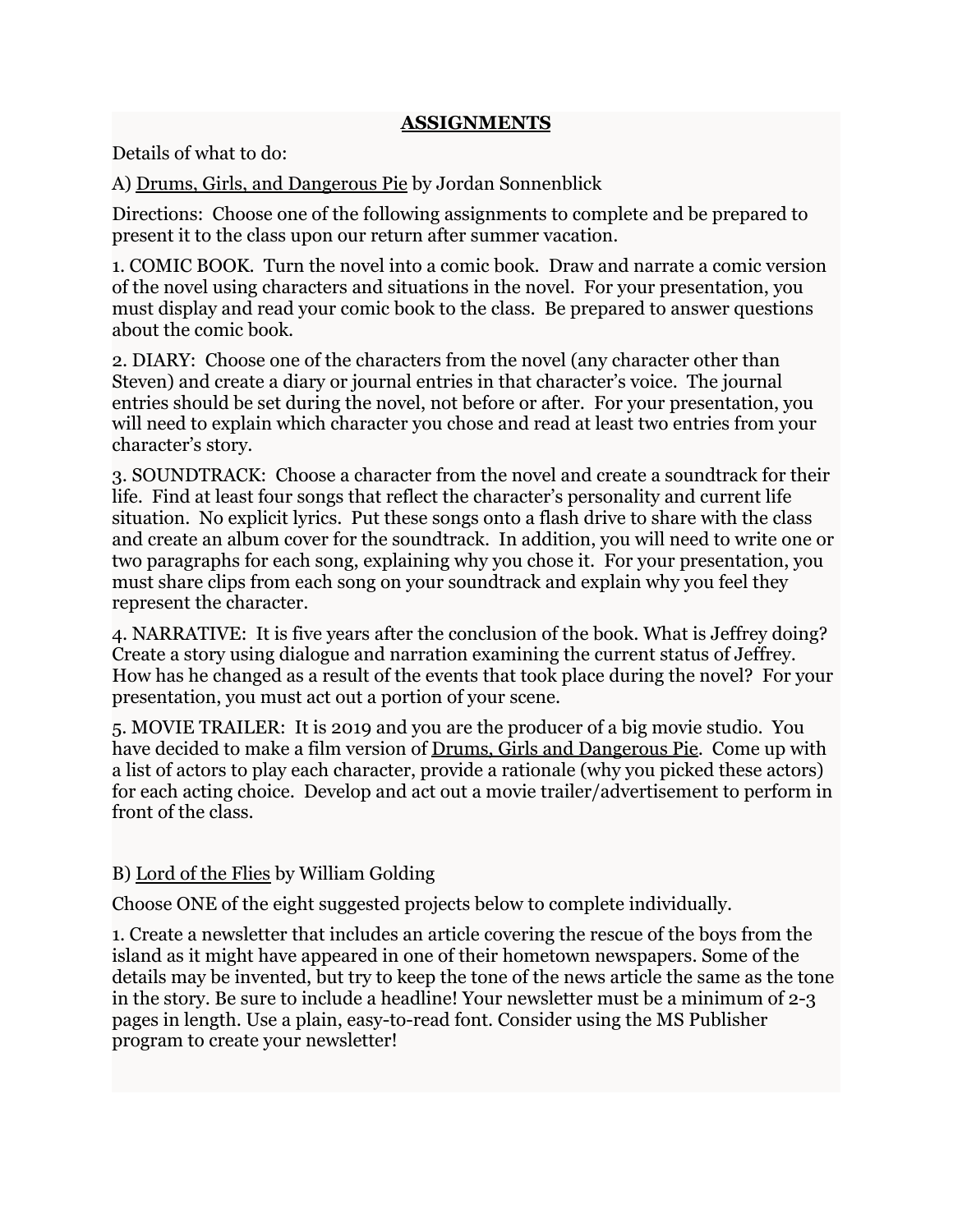2. Using fabric paint, markers, or create a T-shirt that could be sold at a book promotion for Lord of the Flies. Along with the title of the book, include at least one quotation that you believe best captures the essence of LotF, and illustrate a scene from the story. Write a single-spaced, one paragraph explanation of your T-shirt.

3. Draw or paint a "before and after" picture. Create an impression of one of the characters before he landed on the island and your impression of him after he'd been on the island. Use the book for details of his description. Write a single-spaced, one-paragraph explanation of your drawings, including 2-3 descriptive quotes. Your illustrations need to be large enough for peers to see from their seats on presentation day.

4. The conch is a symbol of social order and authority in the book. Make a display of other objects that are symbols in the novel. Beside each object, prepare a note card using quotes from the book to support the meaning you assign each object. Include a one paragraph explanation of your symbol gathering process.

5. Create a pictorial representation of the beast. Your visual could present a realistic or an impressionistic depiction. Be inventive with your choice of medium and design. Include a single spaced, one-paragraph summary that explains your creation and includes one or more quotes from the novel to support your depiction of the beast. Your illustration needs to be large enough for peers to see from their seats on presentation day.

6. Make a 3-D model or draw a color map of the island. Include important locations such as Castle Rock, the scar, the bathing pool, the mountain, etc. Consult encyclopedias, photos,or videos of tropical locations for the appearance of coral reefs and tropical vegetation. With at least three quotes from the novel to support your model or drawing, write a single-spaced, one-paragraph summary that explains your creation.

7. Create a collage of no less than ten quotations for one of the major characters that illustrates his personality, his personal journey in the book. Consider consulting your signpost sheets, particularly the contrasts and contradictions charts for ideas about character conflict. Quotes must span the entirety of the book. Include page numbers for each quotation used. Spice up your collage with visuals and include a single-spaced, one-paragraph rationale that explains why you selected each quote.

8. Imagine that an illustrated edition of Lord of the Flies is going to be released. (Think graphic novel!) Choose ten scenes or events from the book that would make interesting illustrations. Describe what the pictures would show and tell where in the book you would insert them. Include with each scene illustration a quote from the scene to support your choice.

# **Lord of the Flies Project Grading Criteria**

TOTAL POINTS POSSIBLE: 50

### **Development** (10)

How unique and creative was your project? How much original thought was put into it? Did you develop your ideas fully? Use quotes where required? Explain required quotes?